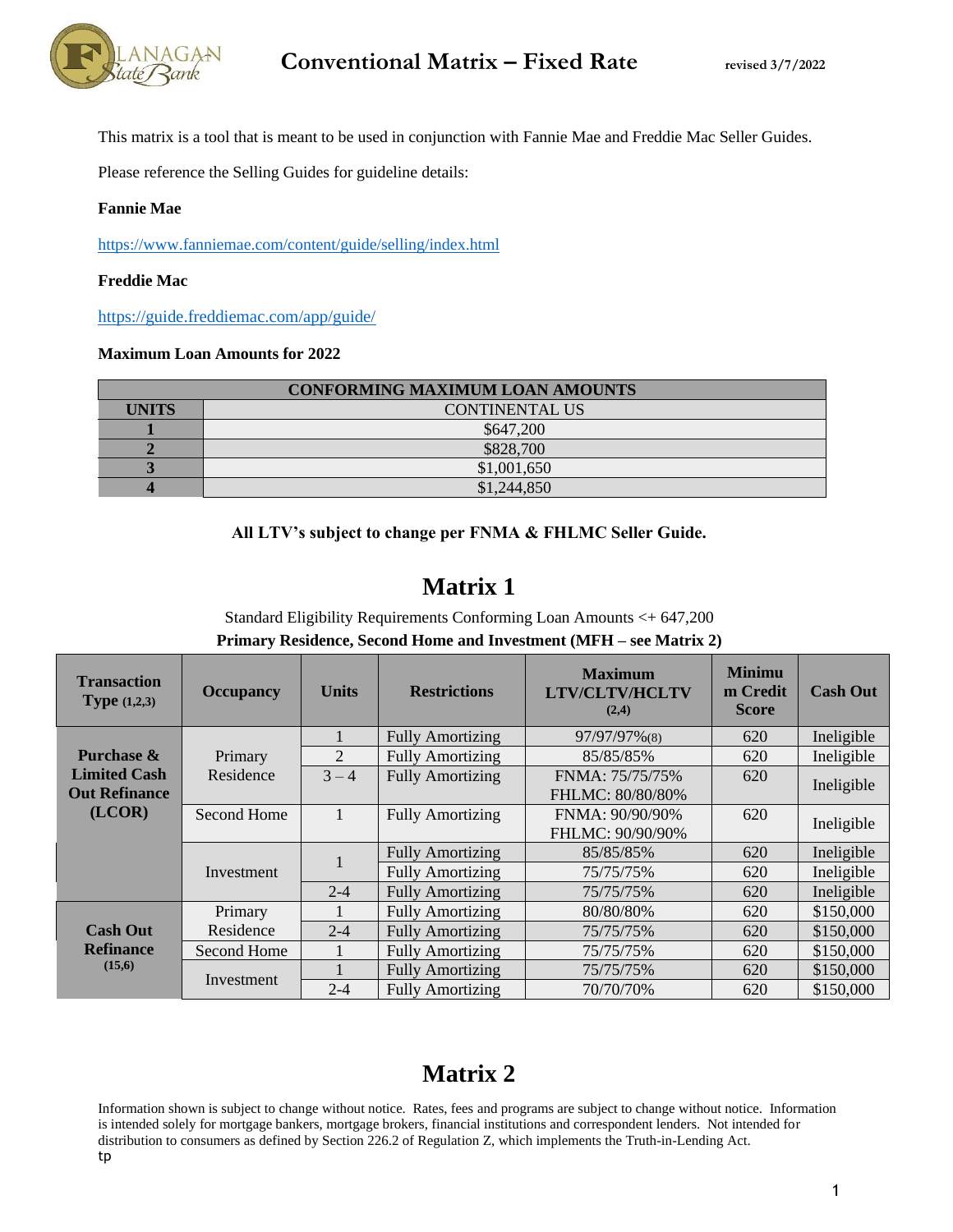

### **Manufactured Home**

AUS must be LP for all Manufactured Homes

| <b>Transaction</b><br><b>Type</b> $(1,2,3)$           | <b>Occupancy</b>     | <b>Units</b> | <b>Restrictions</b>     | <b>Maximum</b><br><b>LTV/CLTV/HCLTV</b><br>(2,4)           | <b>Minimu</b><br>m Credit<br><b>Score</b> | <b>Cash Out</b> |  |
|-------------------------------------------------------|----------------------|--------------|-------------------------|------------------------------------------------------------|-------------------------------------------|-----------------|--|
| Purchase $\&$                                         | Primary<br>Residence |              | <b>Fully Amortizing</b> | 95/95/95%**                                                | 620                                       | Ineligible      |  |
| <b>Limited Cash</b><br><b>Out Refinance</b><br>(LCOR) | Second Home          |              | <b>Fully Amortizing</b> | <b>FNMA:</b> Mgmt Exception<br>Only***<br>FHLMC: 85/85/85% | 620                                       | Ineligible      |  |
|                                                       | Investment           | Ineligible   |                         |                                                            |                                           |                 |  |
| <b>Cash Out</b>                                       | Primary<br>Residence | Ineligible   |                         |                                                            |                                           |                 |  |
| <b>Refinance</b>                                      | Second Home*         |              |                         | Ineligible                                                 |                                           |                 |  |
|                                                       | Investment           |              | Ineligible              |                                                            |                                           |                 |  |

\*\*LTV greater than 90% - max term is 20 years. If LTV less than or equal to 90% a 30-year terms will be allowed.

\*\*\*Use of DU for AUS must be approved by Underwriting Manager prior to submission to underwriting and locking of the file. Regional Sales Managers or Account Executives must be notified by the Loan Officer to facilitate the review by Management.

### **Matrix 3**

### Conforming Loan Amounts

| <b>Transaction Type</b>                               | <b>Occupancy</b> | Units $*$ | <b>Amortization</b><br>and Property<br><b>Restrictions</b> | <b>Maximum</b><br><b>LTV/CLTV/HCLTV</b> | <b>Minimum Credit</b><br><b>Score</b> |
|-------------------------------------------------------|------------------|-----------|------------------------------------------------------------|-----------------------------------------|---------------------------------------|
| <b>Purchase</b> *                                     |                  | $1 - 2$   |                                                            | 95%                                     | 620                                   |
| <b>Limited Cash Out</b><br><b>Refinance</b><br>(LCOR) | Primary          | $3 - 4$   | Refinance<br>Rate/Term                                     | 80%                                     | 620                                   |
|                                                       | Second Home      |           | Only                                                       | 95%                                     | 620                                   |
|                                                       | Investment       |           |                                                            | 85%                                     | 620                                   |
|                                                       |                  | $2 - 4$   |                                                            | 75%                                     | 620                                   |

*No Cash Out Refinance Mortgages Currently Owned By Freddie Mac*

*\*All LTV's subject to change per FHLMC & FNMA Seller guides.* 

Product Description

- Fixed Rate 10,15,20,25 & 30 years Conforming and super conforming loan amounts
- Fully Amortizing

## **Eligibility Requirements**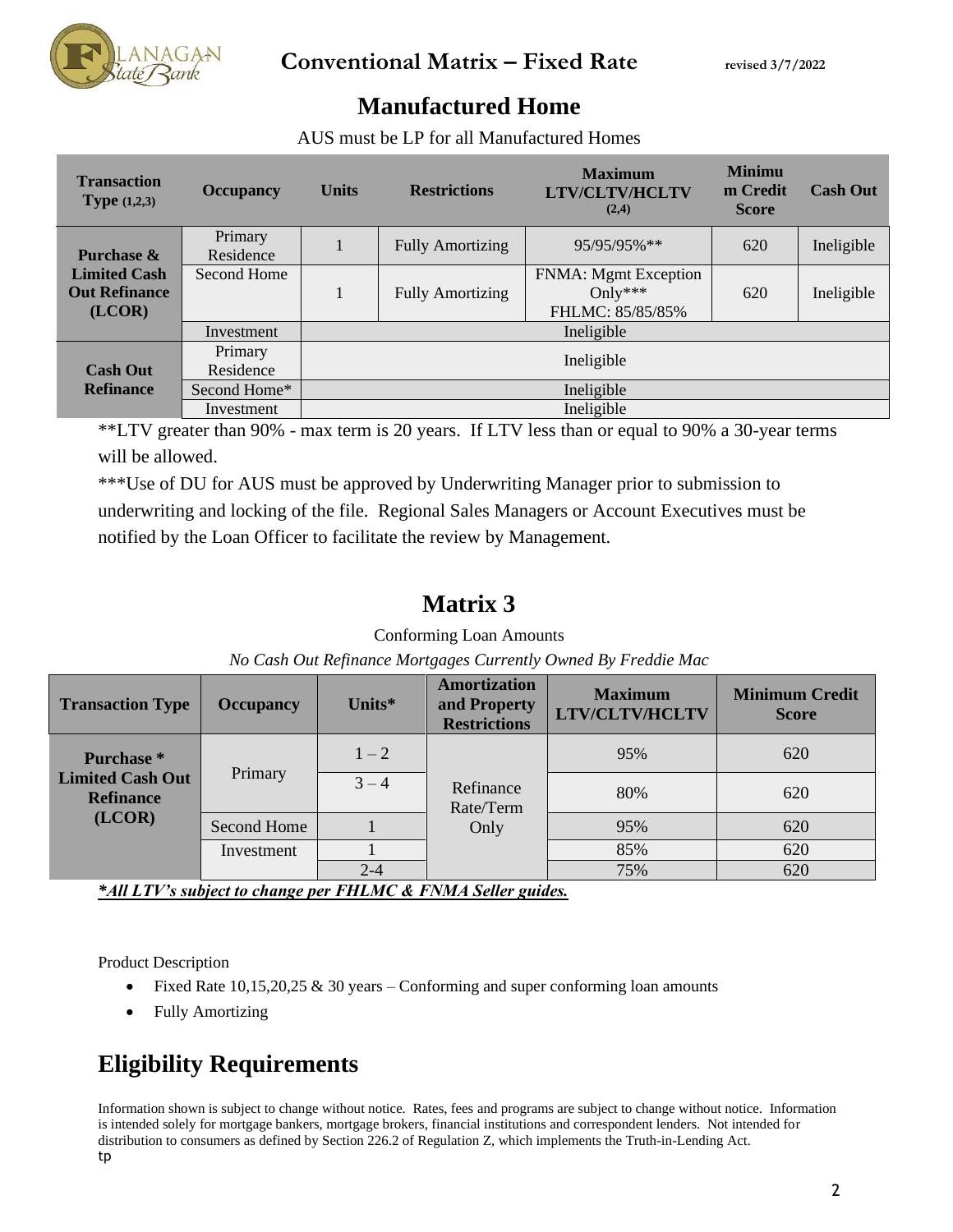|                        | <b>Conventional Matrix – Fixed Rate</b><br>revised 3/7/2022                                                                                                                                                                                                                                                                                                                                                                                                                                                                                                                                                                                                                                                                                                                                                                                                                                                                                                                                                                                                                                                                                                                                                                                                                                                                                                                                                                          |
|------------------------|--------------------------------------------------------------------------------------------------------------------------------------------------------------------------------------------------------------------------------------------------------------------------------------------------------------------------------------------------------------------------------------------------------------------------------------------------------------------------------------------------------------------------------------------------------------------------------------------------------------------------------------------------------------------------------------------------------------------------------------------------------------------------------------------------------------------------------------------------------------------------------------------------------------------------------------------------------------------------------------------------------------------------------------------------------------------------------------------------------------------------------------------------------------------------------------------------------------------------------------------------------------------------------------------------------------------------------------------------------------------------------------------------------------------------------------|
| 97% LTV                | FNMA Standard 97%<br>Home Possible - FHLMC<br>Home Ready - FNMA<br>HomeOne Mortgage - FHLMC                                                                                                                                                                                                                                                                                                                                                                                                                                                                                                                                                                                                                                                                                                                                                                                                                                                                                                                                                                                                                                                                                                                                                                                                                                                                                                                                          |
|                        | Visit <b>www.fsbtpo.com</b> for a matrix specific to the 97% LTV programs<br>Please refer to FNMA & FHLMC Seller guide for guidelines and restrictions                                                                                                                                                                                                                                                                                                                                                                                                                                                                                                                                                                                                                                                                                                                                                                                                                                                                                                                                                                                                                                                                                                                                                                                                                                                                               |
| <b>Credit</b>          | 30 Day Accounts (accounts that require the balance to be paid in full monthly)<br>Due to the terms of these accounts, it will no longer be an option to use 5% of the balance as<br>the qualifying monthly payment in the DTI. The FULL amount of the outstanding account<br>balance must be included in the DTI or the Underwriter must verify the borrower has<br>sufficient funds to payoff the outstanding balance after the payment of closing costs, down<br>payment and needed reserves. Funds must be from an eligible source. (This guideline will<br>be in effect March 15, 2021)<br><b>HELOC</b><br>When a loan has a HELOC that will be subordinated or a HELOC that the borrower holds on<br>another property and won't be closed, this is what may be required by underwriting:<br><b>HELOC</b> Reporting on Credit:<br>If the credit report and soft pull show no balance - then nothing more is needed<br>If the credit report and soft pull show a balance – then we need documentation that<br>shows recorded payment covers the interest amount due monthly (at a minimum) and<br>is not a negative amortization payment.<br>If funds from a HELOC are being used for closing – FSB will need proof of funds being<br>withdrawn and deposited to borrower's asset account being used for closing funds or a copy<br>of the check or wire given directly to title. Payment will be calculated by using 1.5% of the |
| <b>Disaster Policy</b> | current balance of the HELOC after the withdrawal for ratios<br>FSB may require a post-disaster inspection when the appraisal occurred before the incident                                                                                                                                                                                                                                                                                                                                                                                                                                                                                                                                                                                                                                                                                                                                                                                                                                                                                                                                                                                                                                                                                                                                                                                                                                                                           |
| <b>Documentation</b>   | date of the declared disaster<br>Document as determined by DU Findings or LP Findings, Freddie Mac Selling Guide or<br>FNMA Selling Guide or agency announcements.                                                                                                                                                                                                                                                                                                                                                                                                                                                                                                                                                                                                                                                                                                                                                                                                                                                                                                                                                                                                                                                                                                                                                                                                                                                                   |
|                        | <b>Appraisal Waiver</b><br>Appraisal waivers as noted within the AUS findings will be accepted with confirmation from<br>the Loan Officer that the borrower will accept the waiver and does not wish to proceed with a<br>full appraisal. The note from the borrower is to be uploaded to the file for FSB Underwriters<br>to reference.                                                                                                                                                                                                                                                                                                                                                                                                                                                                                                                                                                                                                                                                                                                                                                                                                                                                                                                                                                                                                                                                                             |
|                        | Please note that Appraisal Waiver's will not be applicable to:<br>Non-Arm's length transactions<br>Purchases of REO properties<br>Texas Equity Section 50(a)(6) Mortgages<br>Mortgages with an estimate of value or purchase price greater than \$1,000,000                                                                                                                                                                                                                                                                                                                                                                                                                                                                                                                                                                                                                                                                                                                                                                                                                                                                                                                                                                                                                                                                                                                                                                          |

*<u>ACCESSIBILITY OF BEST ON A</u>*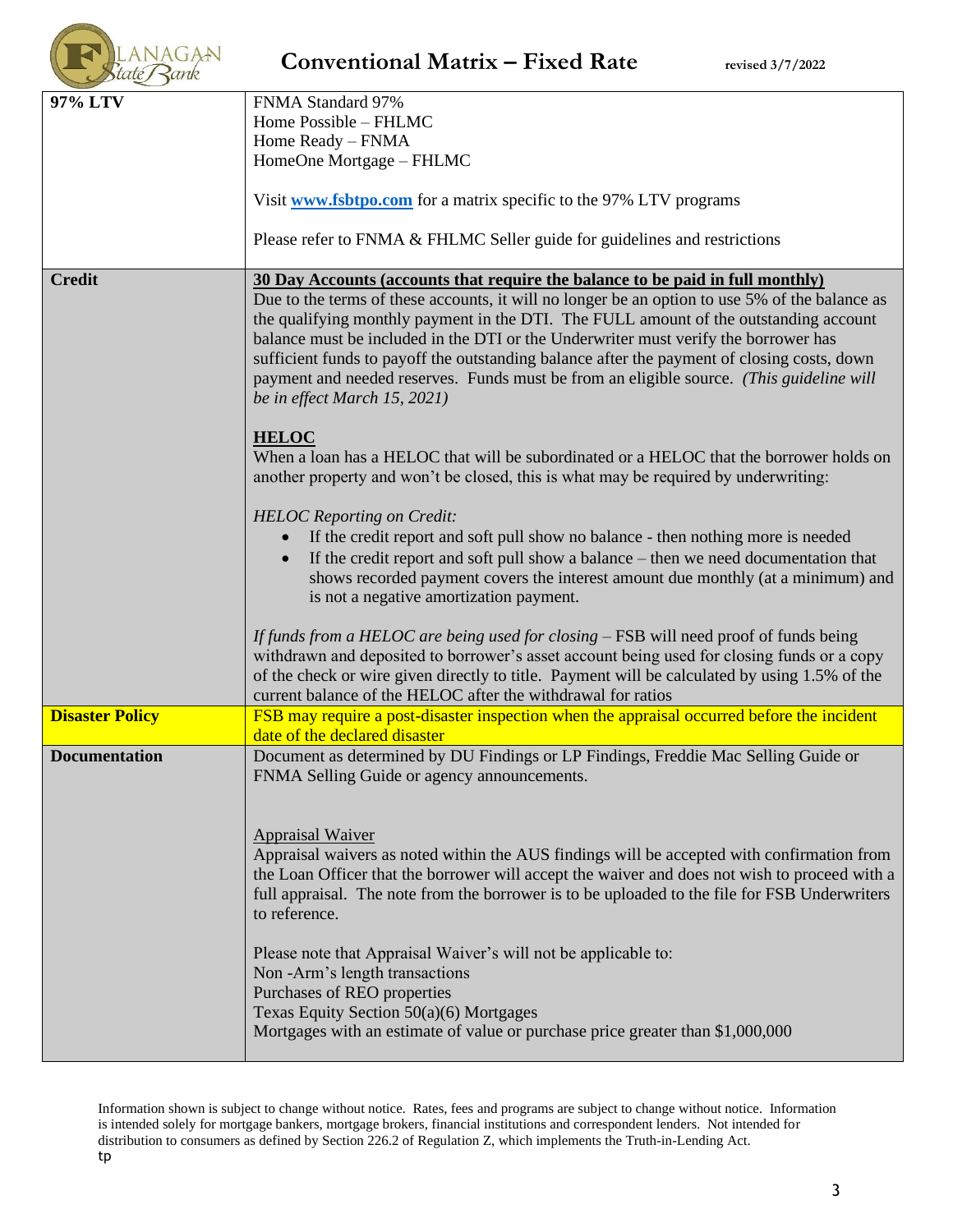

Additionally, FSB may not accept the appraisal waiver offer if the Broker/Seller is aware of adverse physical property conditions identified in the sales contract, property inspection or disclosures from the Borrower that warrant an appraisal being obtained.

### **LP Required Property - These property types must use LP findings only!**

Condo Manufactured Homes HPML Loans – required to have escrow accounts

### **Revocable Trusts:**

FSB will close in trust on a conventional loan. The Trust documentation must be provided to underwriting for review prior to CTC. Management approval is required on all Revocable Trusts prior to final underwriting.

### **Undisclosed Debt Acknowledgement Form**

This form must be signed by all borrowers that experience an inquiry on their credit report. Only having one borrower sign for all applicable borrowers is not acceptable.

### **Divorce Decrees**

Underwriting will accept the Declarations section of the URLA/1003 that identifies if a borrower pays Alimony or Child Support and the income section that documents if a borrower is using Alimony or Child Support as qualifying income. If either of these sections confirm this information, a divorce decree or court order will be needed by underwriting to confirm the amounts being used and the timing for receipt or payment. If documentation provided to underwriting shows the ULRA/1003 is not accurate, further documentation will be required by the underwriter.

### **Paystubs & Bank Statements**

- Valid for 60 days from the note date
- AUS findings will determine how many paystubs or bank statements are required
- AUS will determine assets needed (reserves plus funds to close)

### **Earnest Money**

Documentation needed for underwriting:

- Copy of cancelled check (front and back) or
- Copy of front of check and bank statement to show funds have cleared, or
- If using a copy of the cleared earnest money check and the check shows it cleared after the date on the bank statements in the file, the underwriter will deduct the earnest money amount from the available assets

*Note on Documentation: Please do not highlight with colored highlighter and copy or scan document. The documents are difficult to read for our underwriters and staff.* **Escrow Accounts** Escrows may be waived if LTV is 80% or less. A waiver fee of .25 bps will apply. **Flood Insurance** If a property is located in a flood zone and flood insurance is required, waiving of escrows will be limited to property insurance and property taxes only. Flood insurance may not be included in the waiver.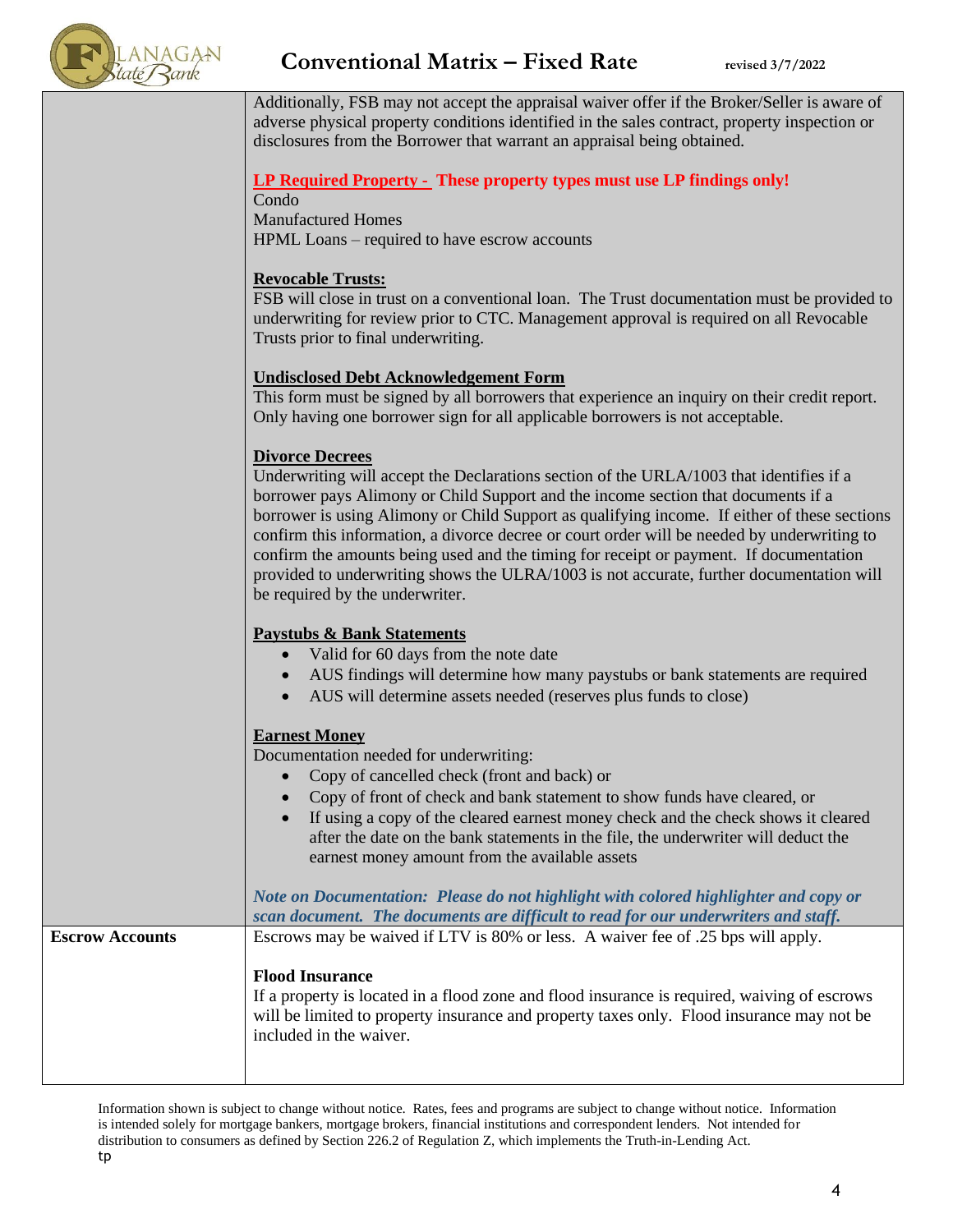| <b>Escrow Repair</b>                             | Allowed only with management approval.                                                                                                                                                                                                                                                                                                                                                                                                                                                                                                                                                                                                                                                                                                                                                                                                                                                                                                                                                                                                                                                                                                                                                                                                                                                                                                                                                                                                                                                                                                                                                                                                                                                                                                                                                                                                                                                                                                                            |
|--------------------------------------------------|-------------------------------------------------------------------------------------------------------------------------------------------------------------------------------------------------------------------------------------------------------------------------------------------------------------------------------------------------------------------------------------------------------------------------------------------------------------------------------------------------------------------------------------------------------------------------------------------------------------------------------------------------------------------------------------------------------------------------------------------------------------------------------------------------------------------------------------------------------------------------------------------------------------------------------------------------------------------------------------------------------------------------------------------------------------------------------------------------------------------------------------------------------------------------------------------------------------------------------------------------------------------------------------------------------------------------------------------------------------------------------------------------------------------------------------------------------------------------------------------------------------------------------------------------------------------------------------------------------------------------------------------------------------------------------------------------------------------------------------------------------------------------------------------------------------------------------------------------------------------------------------------------------------------------------------------------------------------|
| <b>Holdbacks</b><br><b>Gift Funds</b>            | Gift funds are allowed on both FHLMC & FNMA products provided that:<br>The funds are from a related person, and<br>$\bullet$<br>The funds to not have to be repaid<br>Relative includes:<br>The borrower's spouse, child or dependent<br>٠<br>An individual related to the Borrower by blood, marriage or adoption<br>A guardian of the borrower<br>A person for whom the borrower is a guardian<br>The borrower's fiancée<br>The borrower's domestic partner<br>$\bullet$<br><b>Documentation Required</b><br>Provide a gift letter signed by the donor.<br>Gift letter must include:<br>Donor's name and how related<br>$\circ$<br>Donors mailing address $\&$ phone number<br>$\circ$<br>State the amount of the gift funds or gift of equity<br>$\circ$<br>Establish that the gift funds or gift of equity are a gift that does<br>$\circ$<br>not have to be repaid<br>the borrower must provide evidence of the transfer of funds from the donor to the<br>borrower. This may be a copy of the donor's cancelled check. Cash deposits will not<br>be acceptable for proof of transfer. If the funds are deposited with other funds,<br>additional documentation may be required to confirm the transfer.<br>Documentation of gift funds from the donor may use one of the following:<br>$\bullet$<br>Copy of cancelled check and bank statement from borrower showing<br>$\circ$<br>funds deposited. Must be front and back of check, or<br>If the funds are transferred or wired, a bank statement showing funds<br>$\circ$<br>withdrawn from donor bank account and the bank statement from the<br>borrower showing funds deposited into account, or<br>If funds are given to title company directly, copy of bank statement<br>$\circ$<br>showing withdrawal of funds, copy of wire transfer to title company,<br>and receipt of wire from title company. Note to Underwriter must be<br>included in file for underwriting review to advise them of this. |
| <b>Homeowners Insurance</b><br>& Flood Insurance | <b>HOMEOWNERS INSURANCE REQUIREMENTS</b>                                                                                                                                                                                                                                                                                                                                                                                                                                                                                                                                                                                                                                                                                                                                                                                                                                                                                                                                                                                                                                                                                                                                                                                                                                                                                                                                                                                                                                                                                                                                                                                                                                                                                                                                                                                                                                                                                                                          |
| <b>Requirements</b>                              | Flanagan State Bank requires the following for Homeowners Insurance Declarations/Binders                                                                                                                                                                                                                                                                                                                                                                                                                                                                                                                                                                                                                                                                                                                                                                                                                                                                                                                                                                                                                                                                                                                                                                                                                                                                                                                                                                                                                                                                                                                                                                                                                                                                                                                                                                                                                                                                          |
|                                                  |                                                                                                                                                                                                                                                                                                                                                                                                                                                                                                                                                                                                                                                                                                                                                                                                                                                                                                                                                                                                                                                                                                                                                                                                                                                                                                                                                                                                                                                                                                                                                                                                                                                                                                                                                                                                                                                                                                                                                                   |
|                                                  | $\triangleright$ Property address to match appraisal address exactly<br>$\triangleright$ Deductible to be indicated on dec page – cannot exceed 5% of dwelling or \$5000,                                                                                                                                                                                                                                                                                                                                                                                                                                                                                                                                                                                                                                                                                                                                                                                                                                                                                                                                                                                                                                                                                                                                                                                                                                                                                                                                                                                                                                                                                                                                                                                                                                                                                                                                                                                         |
|                                                  | whichever is less (please note, Freddie Mac loans do not limit the deductible to \$5000. It simply<br>cannot exceed 5% of dwelling)                                                                                                                                                                                                                                                                                                                                                                                                                                                                                                                                                                                                                                                                                                                                                                                                                                                                                                                                                                                                                                                                                                                                                                                                                                                                                                                                                                                                                                                                                                                                                                                                                                                                                                                                                                                                                               |
|                                                  | $\triangleright$ Borrowers' names to be spelled correctly                                                                                                                                                                                                                                                                                                                                                                                                                                                                                                                                                                                                                                                                                                                                                                                                                                                                                                                                                                                                                                                                                                                                                                                                                                                                                                                                                                                                                                                                                                                                                                                                                                                                                                                                                                                                                                                                                                         |
|                                                  | $\triangleright$ FSB Loan Number to be identified on the binder or Dec Page                                                                                                                                                                                                                                                                                                                                                                                                                                                                                                                                                                                                                                                                                                                                                                                                                                                                                                                                                                                                                                                                                                                                                                                                                                                                                                                                                                                                                                                                                                                                                                                                                                                                                                                                                                                                                                                                                       |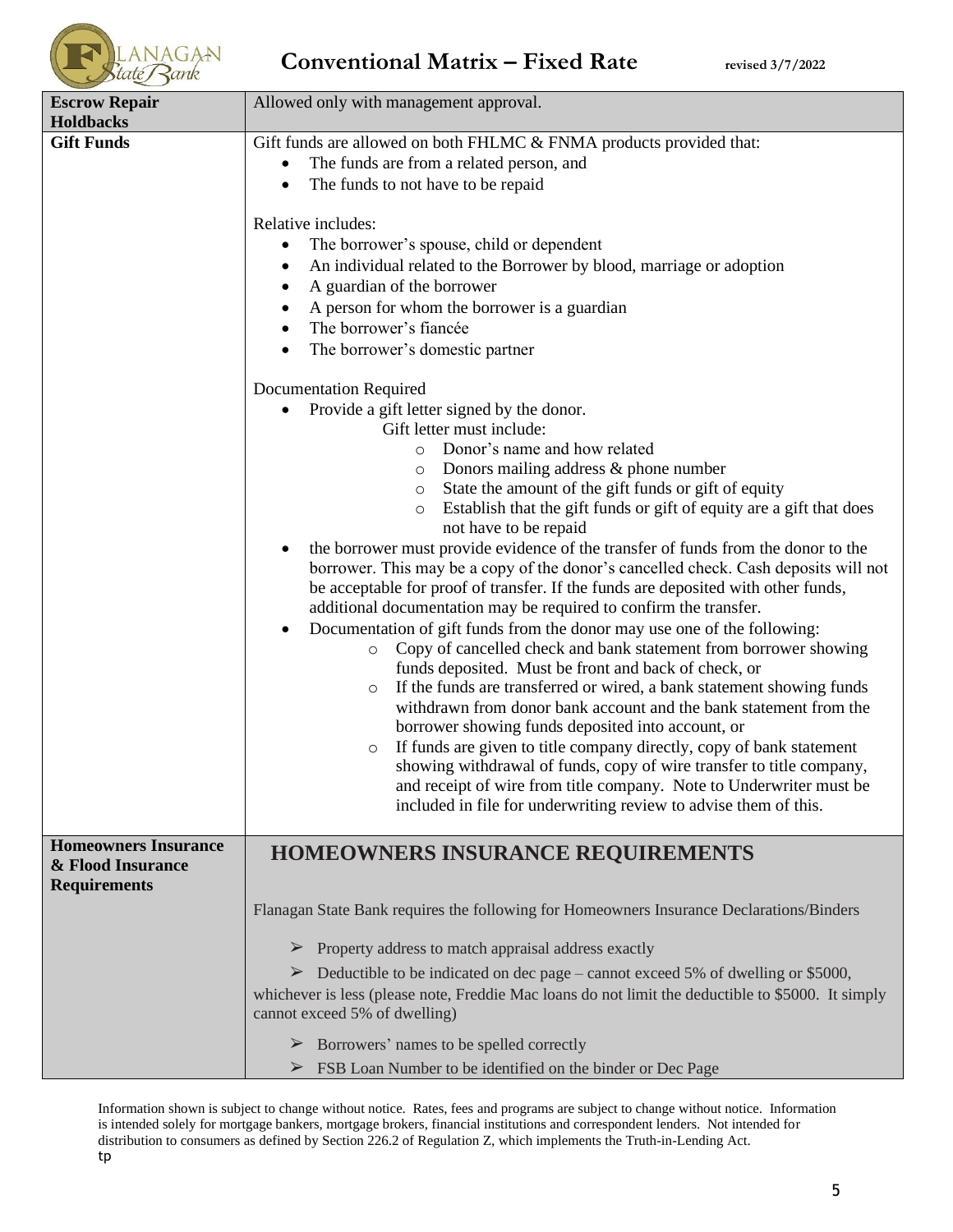

| $\triangleright$ Mortgagee Clause to read exactly:                                                                                                                                                                                                                                                                                                                 |
|--------------------------------------------------------------------------------------------------------------------------------------------------------------------------------------------------------------------------------------------------------------------------------------------------------------------------------------------------------------------|
| <b>Flanagan State</b>                                                                                                                                                                                                                                                                                                                                              |
| <b>Bank ISAOA</b>                                                                                                                                                                                                                                                                                                                                                  |
| 333 Chicago Road<br><b>PO Box 302</b>                                                                                                                                                                                                                                                                                                                              |
| Paw Paw, IL 61353                                                                                                                                                                                                                                                                                                                                                  |
|                                                                                                                                                                                                                                                                                                                                                                    |
| $\triangleright$ Dwelling coverage to be indicated. Must cover loan amount OR                                                                                                                                                                                                                                                                                      |
| Guaranteed full replacement coverage is acceptable in lieu of dwelling<br>$\circ$<br>coverage covering loan amount. Coverage must clearly show this is FULL<br>replacement coverage. If the coverage amount is limited in amount or has a<br>cap, this may not be acceptable. Policy must provide verbiage on this for<br>clarification of the amount of coverage. |
| > Effective date to be on or before closing date. Purchase loans must have effective date                                                                                                                                                                                                                                                                          |
| to show the same month as the closing.                                                                                                                                                                                                                                                                                                                             |
| $\triangleright$ Must have paid receipt or pay premium at closing for 1 year (purchase or refinance)                                                                                                                                                                                                                                                               |
| $\triangleright$ Condo – must have HO-6 insurance to cover 20% of appraised value                                                                                                                                                                                                                                                                                  |
| $\triangleright$ Condo Master Insurance must show unit owner name and unit. Must have \$1,000,000                                                                                                                                                                                                                                                                  |
| in building coverage and liability coverage.                                                                                                                                                                                                                                                                                                                       |
| <b>FLOOD INSURANCE REQUIREMENTS</b>                                                                                                                                                                                                                                                                                                                                |
| $\triangleright$ Conventional loans may use NFIP or Private vendor for flood insurance, as long as the<br>requirements noted her are met.                                                                                                                                                                                                                          |
| $\triangleright$ Dwelling to cover loan amount. Unless loan amount is over \$250,000. \$250,000 is<br>the max FEMA allows.                                                                                                                                                                                                                                         |
| > Flood zone to be indicated and must match flood zone on appraisal and flood cert.                                                                                                                                                                                                                                                                                |
| $\triangleright$ Unless a higher maximum amount is required by state law, the maximum allowable                                                                                                                                                                                                                                                                    |
| deductible is \$5000                                                                                                                                                                                                                                                                                                                                               |
| All the other homeowner's insurance requirements apply to flood insurance as well, see<br>➤                                                                                                                                                                                                                                                                        |
| above.                                                                                                                                                                                                                                                                                                                                                             |
| Condos in a Flood Zone will require proof of flood insurance for the HOA and<br>➤<br>depending on the coverage amounts, may require additional coverage from the<br>borrower.                                                                                                                                                                                      |
| Rating of insurer – required insurance must be provided by one of the following<br>$\blacktriangleright$<br>insurers:                                                                                                                                                                                                                                              |
| 1) An insurer with a current rating that meets the requirements below:                                                                                                                                                                                                                                                                                             |
| a. For an insurer rated by A.M. Best Company (A.M. Best), a minimum                                                                                                                                                                                                                                                                                                |
| Financial Strength Rating of B+/III, or for a non-U.S. insurer, A/VIII, as<br>reported online at www.ambest.com                                                                                                                                                                                                                                                    |
| b. For an insurer rated by Demotech, Inc., a minimum Financial Strength                                                                                                                                                                                                                                                                                            |
| Rating of A as reported online at www.demotech.com                                                                                                                                                                                                                                                                                                                 |
| c. For an insurer rated by Standard & Poor's, a division of The McGraw-Hill                                                                                                                                                                                                                                                                                        |
| Companies ("Standard & Poor's"), a minimum Financial Strength Rating<br>of BBB as reported online at www.standardandpoors.com                                                                                                                                                                                                                                      |
| An insurer with coverage that is guaranteed by a reinsurer under all of the following<br>2)                                                                                                                                                                                                                                                                        |
| conditions:                                                                                                                                                                                                                                                                                                                                                        |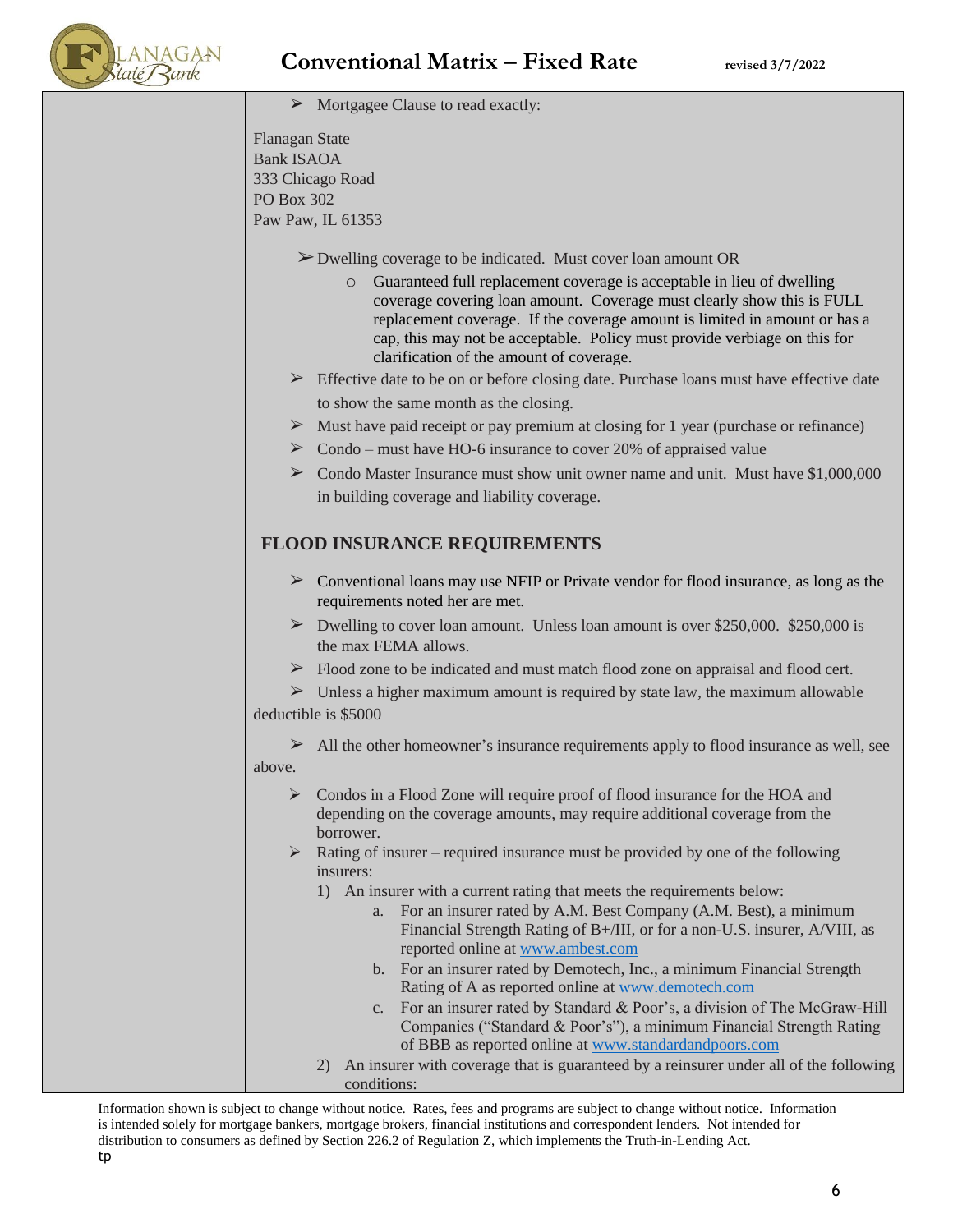

|                               | The reinsurer's current rating meets the requirements below:<br>a.                                                                        |
|-------------------------------|-------------------------------------------------------------------------------------------------------------------------------------------|
|                               | i. For a reinsurer rated by A.M. Best, a minimum Financial Strength                                                                       |
|                               | Rating of B+/III, or for a no-U.S. reinsurer, A/VIII; or                                                                                  |
|                               | ii. For a reinsurer rated by Standard & Poor's, a minimum Financial                                                                       |
|                               | <b>Strength Rating of BBB</b>                                                                                                             |
|                               | b. The reinsurer assumes by endorsement to give the policyholder, the                                                                     |
|                               | Seller/Servicer and insurer 90-day written notice before canceling or                                                                     |
|                               | otherwise terminating the guarantee                                                                                                       |
|                               | c. The above endorsements are attached to each property insurance policy                                                                  |
|                               | accepted by the Seller/Servicer on account of the endorsements                                                                            |
|                               | A state insurance pool created by statutory authority to provide insurance for<br>3)                                                      |
|                               | geographic areas or insurance lines which suffer from lack of voluntary market                                                            |
|                               | availability (such pool may be designated as a property insurance plan, a Fair                                                            |
|                               | Access to Insurance Requirements (FAIR) plan, an underwriting association, a joint<br>underwriting association or an insurance authority) |
|                               | A non-admitted insurer with a current rating that meets the requirements below:<br>4)                                                     |
|                               | a. For an insurer rated by A.M. Best, a minimum Financial Strength Rating of                                                              |
|                               | A, or                                                                                                                                     |
|                               | b. For an insurer rated by Standard & Poor's, a minimum Financial Strength                                                                |
|                               | Rating of AA                                                                                                                              |
|                               | An insurer with coverage that is guaranteed by the National Flood Insurance<br>5)                                                         |
|                               | Program (NFIP) under a Standard Flood Insurance Policy issued pursuant to the<br>National Flood Insurance Act of 1968, as amended.        |
|                               |                                                                                                                                           |
|                               |                                                                                                                                           |
|                               | Insurers rated by more than one rating company need only meet one of the rating                                                           |
|                               | requirements.                                                                                                                             |
|                               |                                                                                                                                           |
| <b>Ineligible Programs</b>    | FNMA - Homestyle Energy, Renovation and Constructions products, Bi-Weekly payments                                                        |
|                               | & Community Land Trusts                                                                                                                   |
|                               | FHLMC - Affordable Merit, Energy Conservation, Bi-weekly payments, renovation                                                             |
|                               | mortgages, construction products                                                                                                          |
| <b>Investment Property</b>    | FNMA & FHLMC guidelines require verification of the proposed rent on a subject                                                            |
|                               | investment property, regardless if the income is being used for qualification. Acceptable                                                 |
|                               | documentation for verification will be one of the following:                                                                              |
|                               | Form 1007 rent schedule with the appraisal                                                                                                |
|                               |                                                                                                                                           |
|                               |                                                                                                                                           |
|                               | Copy of current lease being transferred to buyer                                                                                          |
|                               | Statement from the borrower of the gross monthly rent being charged or that will be<br>$\left(3\right)$<br>charged                        |
|                               |                                                                                                                                           |
|                               | This is applicable for the following property types:                                                                                      |
|                               | Subject 1-unit investment property                                                                                                        |
|                               | Each non-owner occupied unit in a 2-4 unit primary residence                                                                              |
|                               | Each unit in a subject 2-4 unit investment property                                                                                       |
| <b>Locations/Restrictions</b> | Eligible states are as follows:                                                                                                           |
| <b>Limitations</b>            | All states <i>except</i> for NY, MA, VT, CT, ME, RI, NH, NJ, VA, AK, HI – Delegated Only,                                                 |
|                               | Washington D.C.                                                                                                                           |
|                               |                                                                                                                                           |
|                               | <b>Additional Transactions as follows</b><br>Texas Cash Out $50(a)(6)$ is ineligible<br>➤                                                 |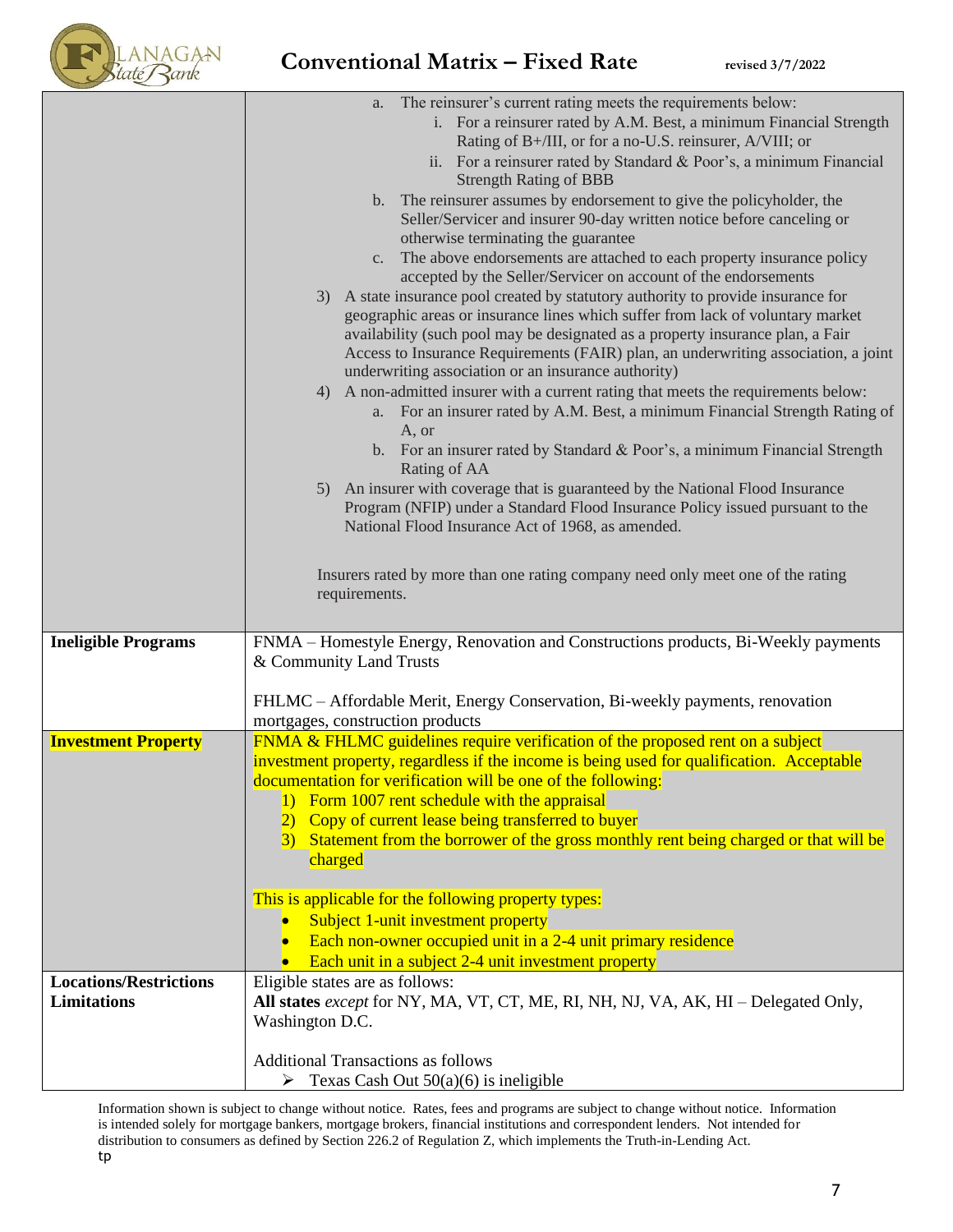

|                            | State specific regulatory requirements supersede all underwriting guidelines set forth<br>by FSB                                                                                                                                                                                                                                                                                                                                                                                                                                                                                                                                                                                                                                                                                                                                                                                                                                                                                                                                                                                                                                                                                                                              |
|----------------------------|-------------------------------------------------------------------------------------------------------------------------------------------------------------------------------------------------------------------------------------------------------------------------------------------------------------------------------------------------------------------------------------------------------------------------------------------------------------------------------------------------------------------------------------------------------------------------------------------------------------------------------------------------------------------------------------------------------------------------------------------------------------------------------------------------------------------------------------------------------------------------------------------------------------------------------------------------------------------------------------------------------------------------------------------------------------------------------------------------------------------------------------------------------------------------------------------------------------------------------|
|                            | FSB will allow all loan types per FNMA & FHLMC products offered for secondary market<br>loans.                                                                                                                                                                                                                                                                                                                                                                                                                                                                                                                                                                                                                                                                                                                                                                                                                                                                                                                                                                                                                                                                                                                                |
| <b>Manual Underwriting</b> | Ineligible                                                                                                                                                                                                                                                                                                                                                                                                                                                                                                                                                                                                                                                                                                                                                                                                                                                                                                                                                                                                                                                                                                                                                                                                                    |
| <b>Manufactured Homes</b>  | All Manufactured homes will require the following:<br>IBTS Certification for proof of HUD Data Plate and Data Plate Certificate. If this<br>information can be found on the home and is clear enough to read, the full IBTS may<br>not be required. Underwriting will determine based on information provided by<br>appraiser<br>Foundation Certification/Engineering Report –<br>Anchoring system must comply with HUD Codes per 2021 updates to<br>$\circ$<br>FHLMC guidelines.<br>If the manufactured home was installed prior to October 20, 2008 the<br>$\circ$<br>anchoring system must comply with the manufacturer's design or a<br>design by a licensed (registered) professional engineer.<br>The permanent foundation must meet all local, state or federal codes, as<br>$\circ$<br>applicable. This must be confirmed on the Foundation<br>Certification/Engineering Report.<br>The MFH must be at least 12 feet wide and have a minimum of 600 sq ft of living<br>area.<br>Leasehold Property is not eligible. Land/home must be Fee Simple<br>Any structural modifications must be approved by a licensed professional engineer<br>or the local, state or federal authority<br>Land size may not exceed 2 acres |
|                            | All Manufactured Homes must be ran using the LP AUS.                                                                                                                                                                                                                                                                                                                                                                                                                                                                                                                                                                                                                                                                                                                                                                                                                                                                                                                                                                                                                                                                                                                                                                          |
|                            | Cash out loans are not eligible                                                                                                                                                                                                                                                                                                                                                                                                                                                                                                                                                                                                                                                                                                                                                                                                                                                                                                                                                                                                                                                                                                                                                                                               |
| <b>No Score Borrowers</b>  | FSB will accept loans that include a No Score Borrower. The following requirements will be<br>applicable:<br>LP or DU may be the AUS.<br>The AUS chosen must provide an approve/eligible (DU) or accept (LP). Manual<br>underwriting is not allowed.<br>The property must be a one-unit<br>Purchase or Rate/Term only - cash out is not allowed<br>Principal Residence only<br>All Borrowers must occupy the property as their primary residence. Non-Owner<br>occupant borrowers are not allowed<br>The loan amount must not exceed conventional loan limits. High Balance loans are<br>not eligible<br>Fixed rate mortgage only. ARMS are not allowed<br>Maximum LTV for DU is 90% and LP is 95%<br>Manufactured home is not eligible for financing when a No Score borrower is on the<br>loan                                                                                                                                                                                                                                                                                                                                                                                                                              |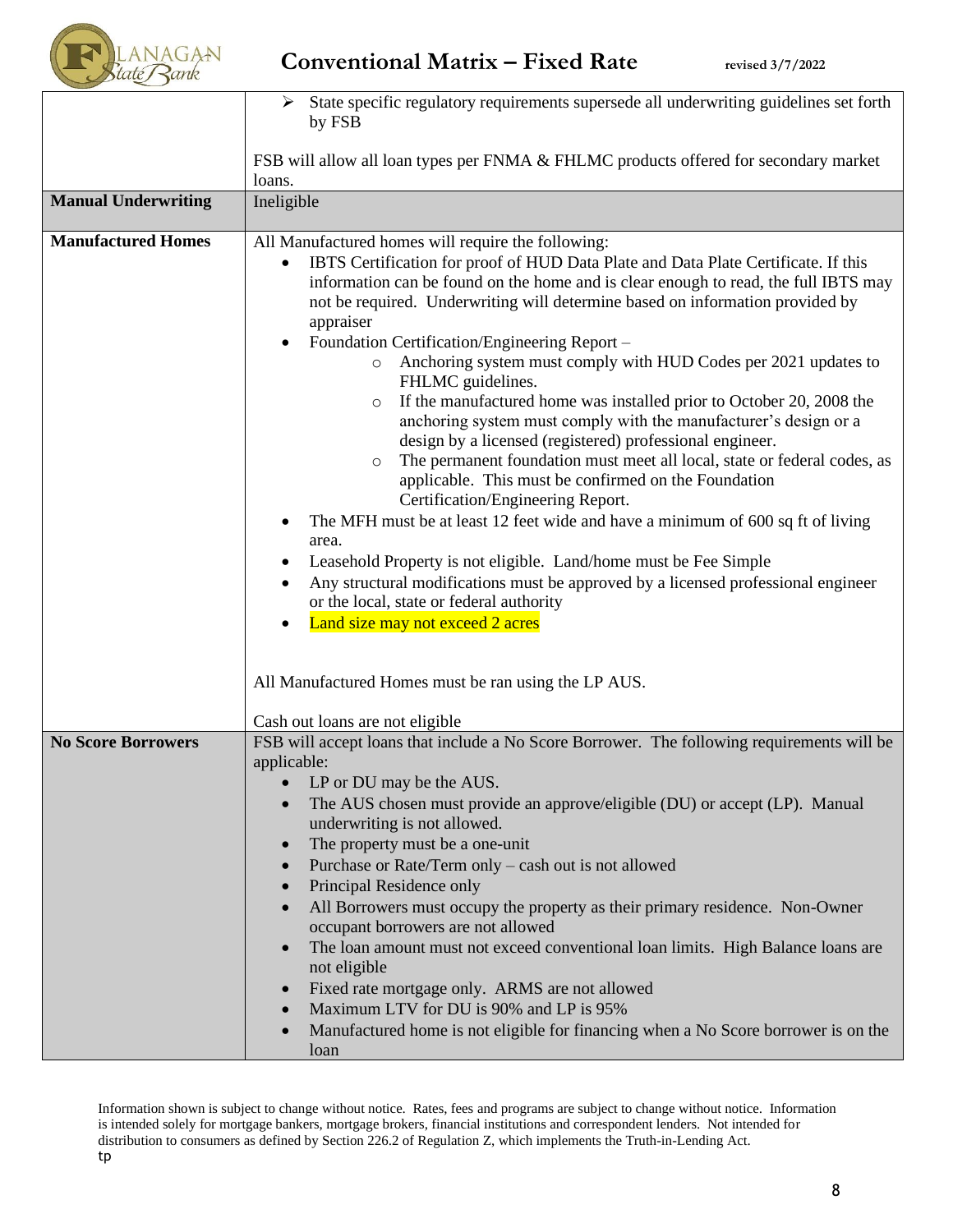

|                                                     | Non-traditional credit must be provided for the no score Borrower. Please email<br>mtgsupportcenter@flanaganstatebank.com for LP or DU requirements.<br>DTI will be assessed by AUS<br>If both borrowers have a No Score and the AUS provides and A/E or Accept, both<br>borrowers must establish non-traditional tradelines per the Agency guidelines. And,<br>at least one Borrower must participate in a homeownership education program prior<br>to final approval of the loan by underwriting.<br>When working on a No Score Borrower, please contact Mortgage Support full prequal.<br>Prequal letter is required from Mortgage Support to submit to underwriting                                                                                                                                                                                                                                                                                                                                                                                                                                             |
|-----------------------------------------------------|---------------------------------------------------------------------------------------------------------------------------------------------------------------------------------------------------------------------------------------------------------------------------------------------------------------------------------------------------------------------------------------------------------------------------------------------------------------------------------------------------------------------------------------------------------------------------------------------------------------------------------------------------------------------------------------------------------------------------------------------------------------------------------------------------------------------------------------------------------------------------------------------------------------------------------------------------------------------------------------------------------------------------------------------------------------------------------------------------------------------|
| <b>PMI</b> (Private Mortgage<br>Insurance)          | PMI is required on all conventional loans with LTV above 80%.<br>PMI can be priced directly in our LOS system by using the Services menu and choosing<br>Order MI. The screen will walk you through the choices available to get a quote. Upload the<br>quote to Imageflow to notify the Underwriter of your MI figures                                                                                                                                                                                                                                                                                                                                                                                                                                                                                                                                                                                                                                                                                                                                                                                             |
|                                                     | We provide quotes from:<br><b>MGIC</b><br><b>ARCH</b><br>Genworth<br>National MI                                                                                                                                                                                                                                                                                                                                                                                                                                                                                                                                                                                                                                                                                                                                                                                                                                                                                                                                                                                                                                    |
|                                                     | <b>Investment property</b><br>Investment property LTV is allowed up to 85%. PMI will be required, and it is important to<br>note that depending on the product, the PMI will not come off at the usual $78 - 80\%$ LTV.<br>FNMA will require the PMI to stay on to 70% LTV on a SFR and FHLMC will require it to<br>65% LTV on a SFR.                                                                                                                                                                                                                                                                                                                                                                                                                                                                                                                                                                                                                                                                                                                                                                               |
| <b>Power of Attorney/Misc</b><br><b>Legal Items</b> | This section references the use of Power of Attorney for the borrower(s) only. POA's to be<br>used for the seller must be approved through the Title Company.<br>POA's must be reviewed by management on all loans using this feature. Please email POA<br>for review to mtgsupportcenter@flanaganstatebank.com prior to CTC.<br>POA will not be allowed on any Cash Out Loan<br>Effective March 15, 2021, POA's must meet the following requirements:<br>POA must state the events that justify the use of a POA. Outline of hardships that<br>prevent a borrower from executing documents must be shown. This may be a<br>separate document from the actual POA, but must be provided as part of the<br>underwriting of the file<br>POA must be recorded with the Mortgage and proof of this will be required by the<br>$\bullet$<br>Lender. The Original POA is to be put to record.<br><b>Revocable Trust</b><br>Loans may close as a Revocable Trust. This will require management approval prior to final<br>approval. For this to be reviewed and approved, the following will be needed by<br>underwriting: |
|                                                     | Revocable Trust document – provide the full document. Provide the Trust as it will<br>read for closing.                                                                                                                                                                                                                                                                                                                                                                                                                                                                                                                                                                                                                                                                                                                                                                                                                                                                                                                                                                                                             |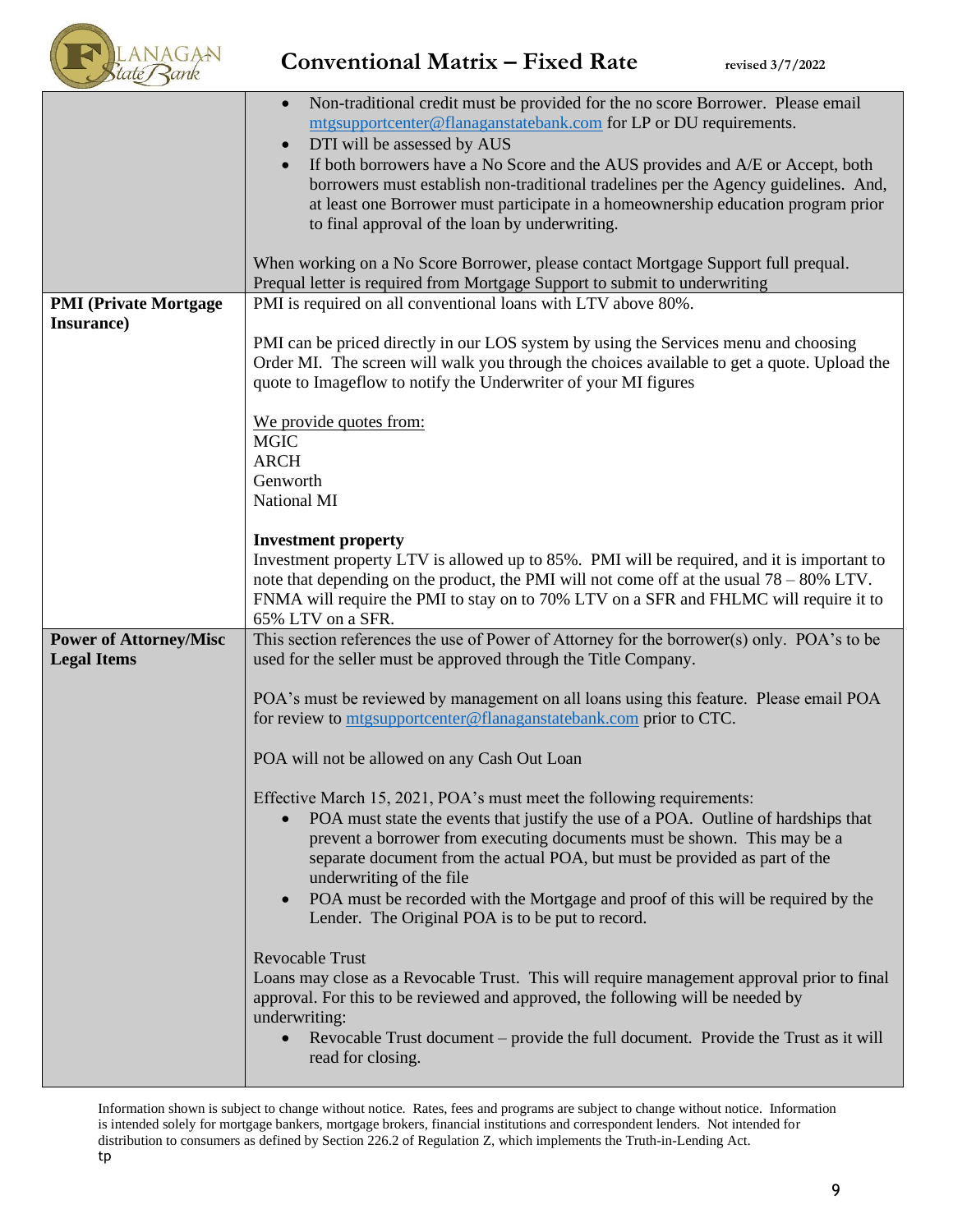

| <b>Property</b>      | Minimum square footage for a dwelling is 600 sq ft                                                |
|----------------------|---------------------------------------------------------------------------------------------------|
| <b>Property Type</b> | Refer to FNMA & FHLMC guidelines                                                                  |
|                      |                                                                                                   |
|                      | Manufactured homes must run LP. All Wholesale & Correspondent Accounts may email                  |
|                      | mtgsupportcenter@flanaganstatebank.com for assistance with running LP. Please have a file         |
|                      | uploaded in Mortgagebot and send Mortgage Support the credit report with re-issue                 |
|                      | password information to run the LP Findings for this property type. Mortgage Support will         |
|                      | run the findings and send them to the submitting LO along with uploading them to the file.        |
| <b>Seller Guides</b> | <b>FNMA Seller Guide:</b>                                                                         |
|                      | https://www.fanniemae.com/content/guide/selling/index.html                                        |
|                      |                                                                                                   |
|                      | FHLMC Seller Guide:                                                                               |
|                      | https://guide.freddiemac.com/app/guide/                                                           |
|                      |                                                                                                   |
|                      | All Conventional loans will follow agency guidelines, findings and announcements.                 |
| <b>Underwriting</b>  | <b>FHLMC Guideline</b>                                                                            |
|                      | Freddie now allows income to be assessed as follows when a borrower is both a wage                |
|                      | earner and a self-employed borrower.                                                              |
|                      | If the borrower has both income types, the Lender is not required to obtain any                   |
|                      | additional documentation or evaluate the loss/income from the self-employment                     |
|                      | This will only hold true if the following apply:                                                  |
|                      | The borrower's main source of income is the wage earner position                                  |
|                      | The self-employment loss or income does not exceed 10% of the gross W-2 wages                     |
|                      | the borrower is earning for the current year.                                                     |
|                      | The borrower's W-2 income is from a different company other than their self-                      |
|                      | employment company/business                                                                       |
|                      | Management will review these situations and determine if further risk may be noted on the         |
|                      | file.                                                                                             |
|                      | <b>Proof of Free &amp; Clear Property</b>                                                         |
|                      | FSB will accept HOI that shows a policy that does not include a mortgagee clause as               |
|                      | confirmation the property does not have a mortgage lien. If the documentation of the file         |
|                      | (tax returns, credit, etc) does not support this information, the underwriter will require a lien |
|                      | search to be provided.                                                                            |
|                      |                                                                                                   |
|                      | <b>Non-Permanent Resident Alien</b>                                                               |
|                      |                                                                                                   |
|                      | FSB will accept Non-Permanent Resident Aliens for consideration on Conventional                   |
|                      | loan financing if the following are applicable to the situation:                                  |
|                      | Evidence must be provided that shows a current/valid visa (Front and Back of                      |
|                      | card needed)                                                                                      |
|                      | Evidence must be provided that the visa has been renewed at least once if the                     |
|                      | visa is a $2 - 3$ -year term or 3 renewals if a 1-year term. If the Visa is a 5-year              |
|                      |                                                                                                   |
|                      | term, confirmation from borrower and employer that the current situation will                     |
|                      | continue past the term of the employment will be requested                                        |
|                      | Confirmation from employer or sponsor of continuation of visa renewal and                         |
|                      | employer continuation will be required                                                            |
|                      |                                                                                                   |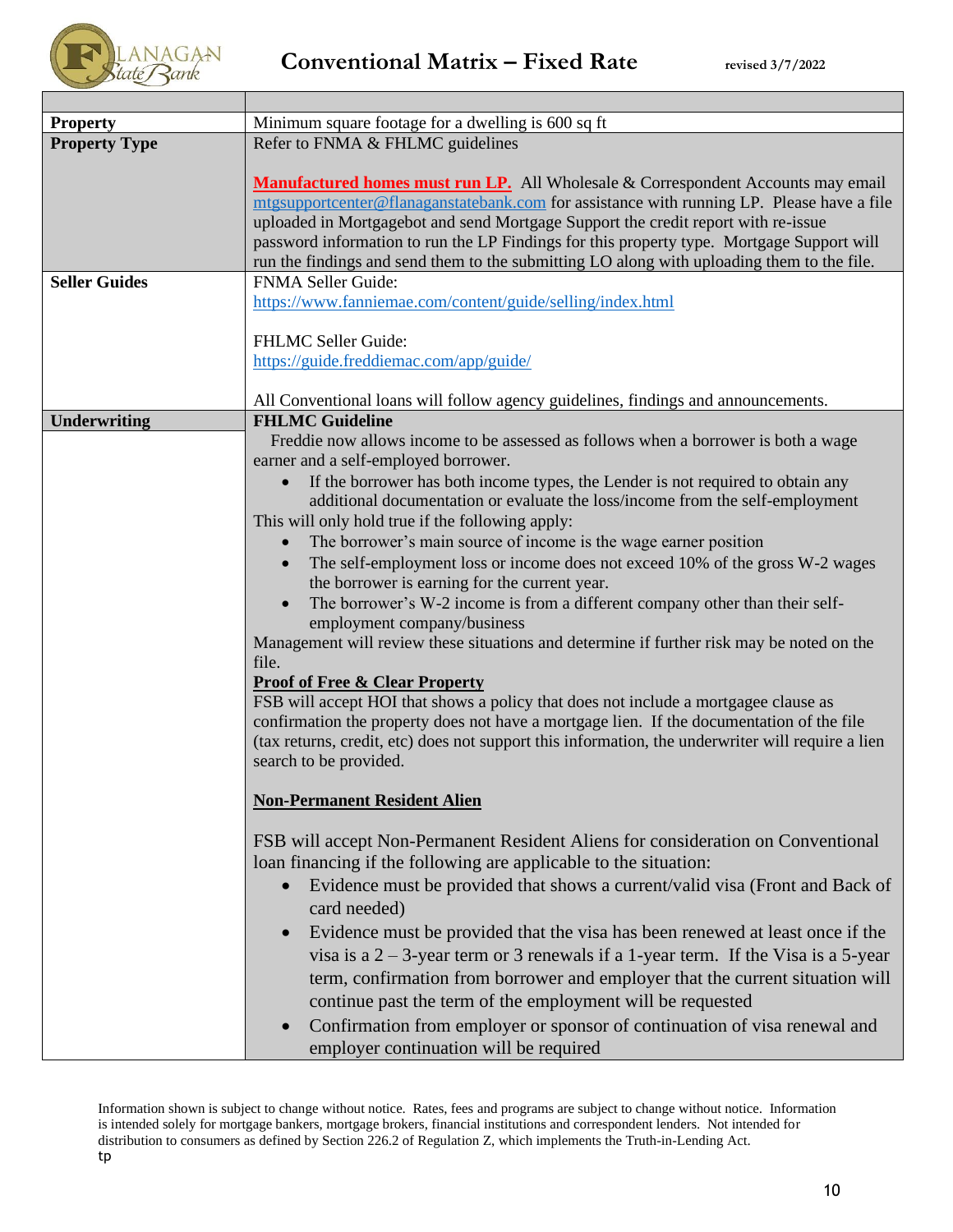

| The Visa may be one of the following (subject to change as the US updates or<br>changes their issuing of visas):                                                                                                                                                                                                                                                                                                                                                                                                                                                                                                                                 |
|--------------------------------------------------------------------------------------------------------------------------------------------------------------------------------------------------------------------------------------------------------------------------------------------------------------------------------------------------------------------------------------------------------------------------------------------------------------------------------------------------------------------------------------------------------------------------------------------------------------------------------------------------|
| A Series (A-1, A-2, A-3): these visas are given to officials of foreign governments,<br>immediate family members and support staff. Only those without diplomatic immunity, as<br>verified on the visa, are allowed.                                                                                                                                                                                                                                                                                                                                                                                                                             |
| E-1 Treaty Trader and E-2 Treaty Investor: this visa is essentially the same as an H-1 or L-<br>1; the title refers to the foreign country's status with the United States.                                                                                                                                                                                                                                                                                                                                                                                                                                                                      |
| E-3: these visas are given to Australian nationals employed in a specialty occupation.                                                                                                                                                                                                                                                                                                                                                                                                                                                                                                                                                           |
| G Series (G-1, G-2, G-3, G-4, G-5): these visas are given to employees of international<br>organizations that are located in the United States. Some examples include the United<br>Nations, Red Cross, World Bank, UNICEF and the International Monetary Fund.<br>Verification that the applicant does not have diplomatic immunity must be obtained from<br>the applicant's employer and/or by the viewing the applicant's passport.                                                                                                                                                                                                           |
| H-1 Temporary Worker (includes H-1B): this is the most common visa given to foreign<br>citizens who are temporarily working in the United States.                                                                                                                                                                                                                                                                                                                                                                                                                                                                                                |
| H-4: these visas are given to dependents (spouse and unmarried children under 21 years of<br>age) of a qualified H-1 visa holder. When income is being used to qualify, a current<br>(unexpired) Employment Authorization Document (EAD) issued USCIS is also required.                                                                                                                                                                                                                                                                                                                                                                          |
| L-1 Intra-Company Transferee: an L-1 visa is given to professional employees whose<br>company's main office is in a foreign country.                                                                                                                                                                                                                                                                                                                                                                                                                                                                                                             |
| L-2: these visas are given to dependents (spouse and unmarried children under 21 years of<br>age) of a qualified L-1 visa holder. When income is being used to qualify, a current<br>(unexpired) EAD issued by USCIS is also required.                                                                                                                                                                                                                                                                                                                                                                                                           |
| O-1A: individuals with an extraordinary ability in the sciences, education, business, or<br>athletics (not including the arts, motion pictures or television industry).                                                                                                                                                                                                                                                                                                                                                                                                                                                                          |
| O-1B: individuals with an extraordinary ability in the arts or extraordinary achievement in<br>motion picture or television industry.                                                                                                                                                                                                                                                                                                                                                                                                                                                                                                            |
| O-2: individuals who will accompany an O-1, artist or athlete, to assist in a specific event<br>or performance.                                                                                                                                                                                                                                                                                                                                                                                                                                                                                                                                  |
| TN, NAFTA visa: used by Canadian or Mexican citizens for professional or business<br>purposes.                                                                                                                                                                                                                                                                                                                                                                                                                                                                                                                                                   |
| TC, NAFTA visa: used by Canadian citizens for professional or business purposes.                                                                                                                                                                                                                                                                                                                                                                                                                                                                                                                                                                 |
| A Visa that is expiring within 6 months of funding may be considered if:                                                                                                                                                                                                                                                                                                                                                                                                                                                                                                                                                                         |
| Visa classification is one of the eligible visas in the list<br>$\circ$<br>Confirmation that the borrower has submitted an application for extension or<br>$\circ$<br>renewal of the visa, or an application for a permanent status (green card)<br>Note: not all visa types are eligible for renewal within 6 months of<br>٠<br>the expirations date. Visa types that cannot be renewed within 6<br>months of the expiration date may be acceptable as long as the date<br>printed on the Note is before the visa holder can apply for renewal.<br>NP Resident Alien must have a minimum of 2 years residence in the US prior to<br>application |
| Minimum 2-year history of employment in the US is required along with 2 years US<br>tax returns to support this information                                                                                                                                                                                                                                                                                                                                                                                                                                                                                                                      |